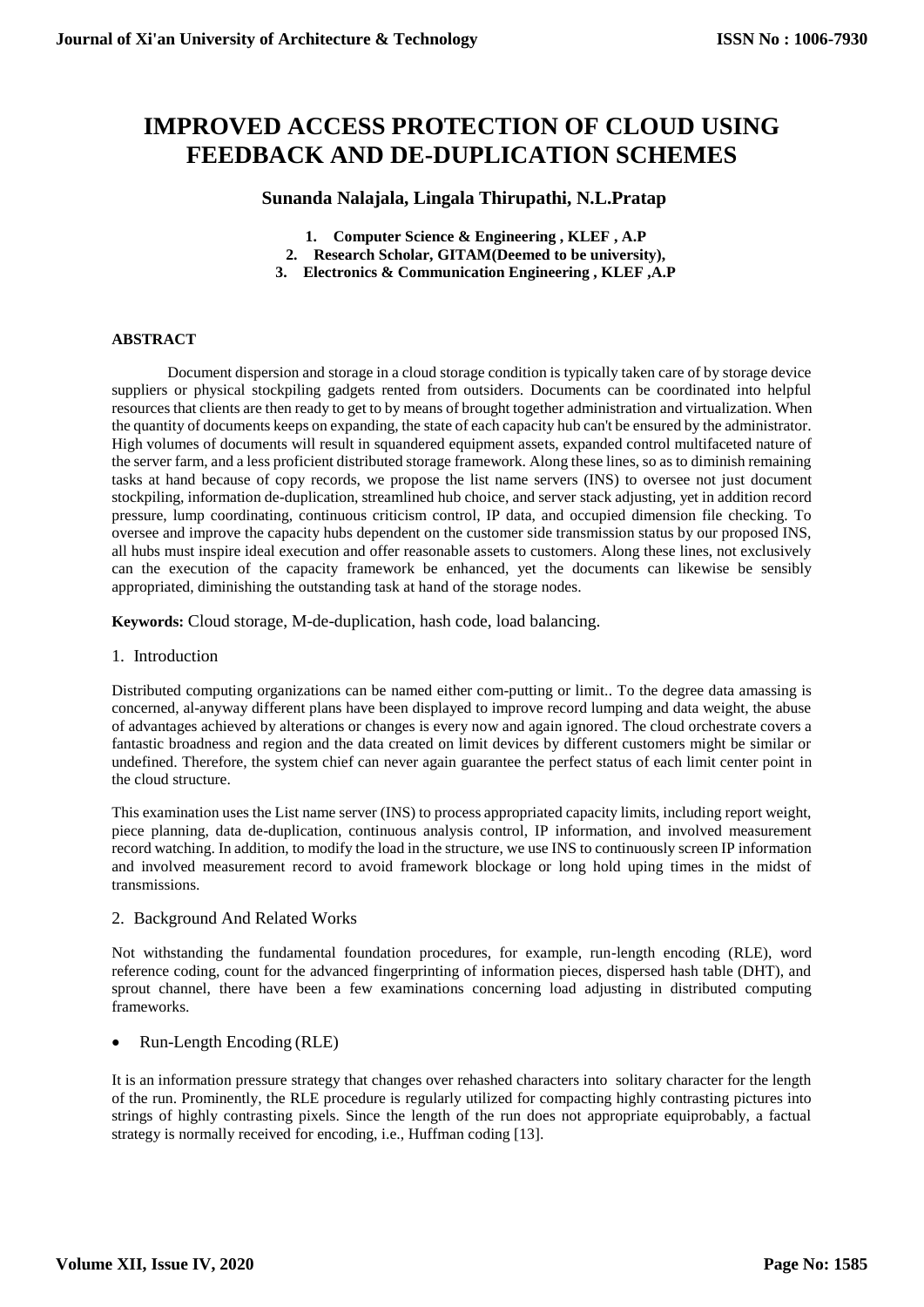# Dictionary Coding

Word reference is another sort of coding information pressure calculation that encodes information by compacting rehashed roast strings. We can replace these strings by Utilizing a few codes we can pack a record due to the connection of the images. A word reference is only a summation of the strings and codes. Down to earth lexicon cod-ing calculations plan to encode information progressively and pick a straightforward documentation to decrease repetitive characters. Dictio-nary coding calculations can be partitioned into two sorts. The primary, which incorporates LZ77 The second sort incorporates .

Digital Fingerprint calculation for Data Chunks

Through hash calculations, hash capacities can produce a selective settled measured advanced unique mark for every datum piece. So as to change the variable-length information into settled length information, hash capacities disperse and remix the information through scientific capacities to deliver a settled measured esteem shorter than the crude information. This determined hash esteem, the unique finger impression or the mark of the crude information, is normally communicated by strings of irregular characters & numbers [6], [19].

A computerized unique finger impression is the fundamental element of an information piece. The ideal state is with the end goal that every datum piece has its special unique finger impression, and distinctive lumps have diverse fingerprints. For whatever length of time that the information with a similar essential structures have a similar hash esteems, we can say that information with a similar hash esteems must have a similar unique information, and that information with various hash esteems must have diverse unique info information. All things considered, the contribution of a hash work does not completely relate with the yield. Assuming two hash esteems are the equivalent, this just suggests the first data sources may be the equivalent. In any case, extraordinary information contributions with a similar hash esteems demonstrate that distinctive information lumps may produce similar fingerprints. In Contras secure hash algorithm (SHA), & MD5 hash work introduces a lower probability of hash crashes making it a decent contender for activities, for example, unique mark figuring and acknowledgment.

# • Distributed Hash Table (DHT)

As a standout amongst the most generally utilized information recovery strategies in the conveyed registering framework, the DHT intends to productively disseminate information to various hubs in the framework to ensure that the message achieves the companion with a particular given key esteem. Utilizing DHTs, we can grow increasingly complex disseminated arrange models, for example, dispersed record frameworks, distributed document sharing, and web reserving. Rather than being overseen by the focal hub, this sort of administration enables diverse hubs to assume responsibility of parts of the information to develop all the data in the DHT organize. Besides, a DHT hub does not keep up and have all the data in the system, however stores just its very own information and those of its neighbouring hubs. This significantly lessens equipment and transmission capacity utilization. Basically, DHTs feature the accompanying highlights [7].

1) Decentralization: In this framework there is no focal coordination mechanism.

2) Scalability: This framework can keep up effectiveness even if the quantity of hubs turns out to be progressively bigger.

3) Fault resilience: the framework can be solid (somewhat) notwithstanding when the quantity of hubs continues evolving.

To guarantee the dissemination, questioning productivity, and exactness of information, most DHTs utilize predictable hashing; this modifies just the key/estimation of the neighbouring hubs when the quantity of hubs changes, however hubs outside of the district will be unaffected.

# Bloom Filter

Fundamentally, the sprout channel is made out of a long double vector and a progression of irregular mapping capacities. The blossom channel is exhibited whether a component is incorporated into the set. For the most part talking, to test whether a component is an individual from a set or not, gathering every one of the components for further examination is the most well-known technique. Be that as it may, with the expansion of the components in the set, more storage room will be required and the recovery speed will be backed off. Because of the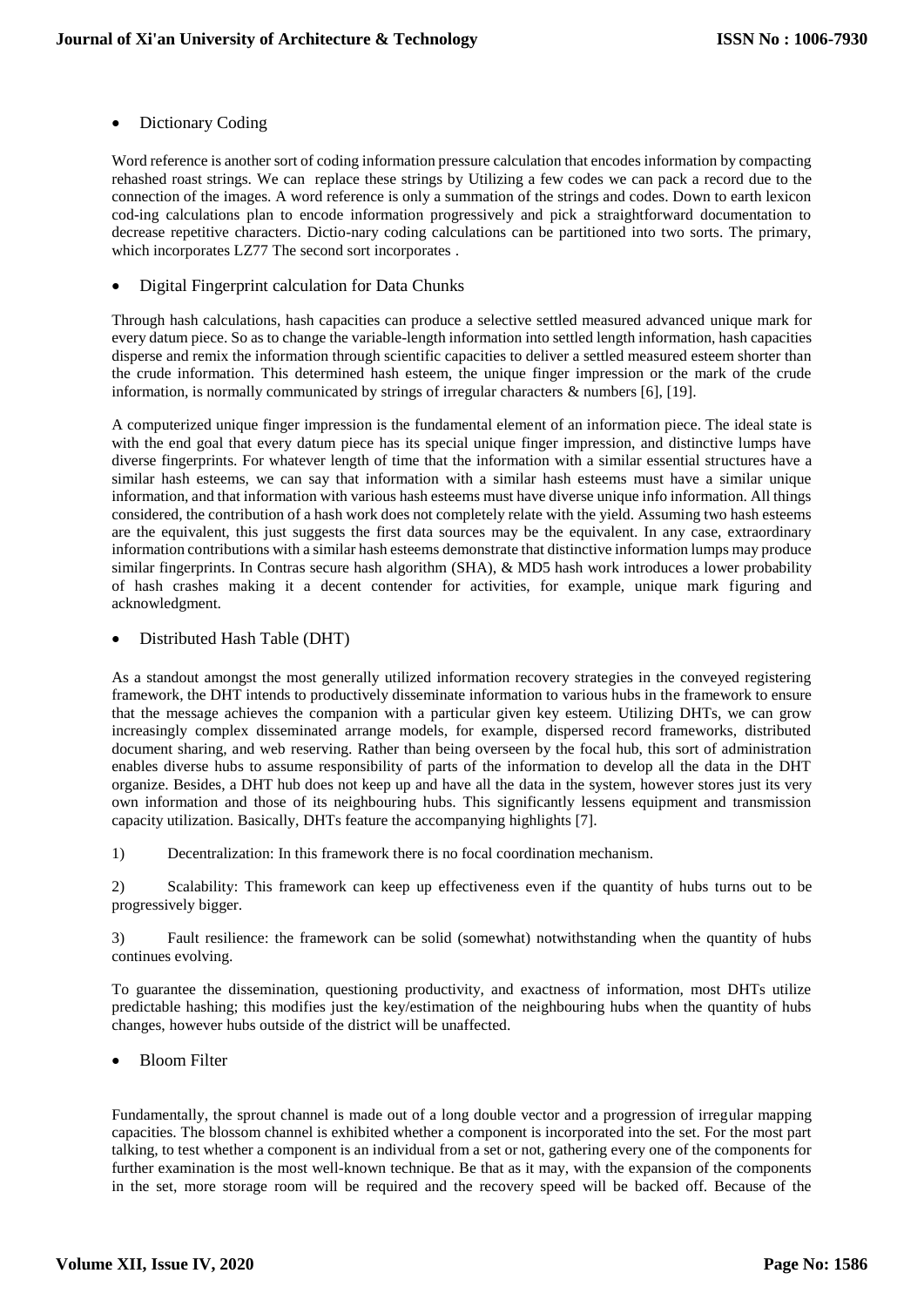introduction of hash works, the blossom channel can outline component to a point in the bit exhibit by means of a hash work, look at whether the point in the cluster is equivalent to 1, and decide if the component exists in the set. Likewise, to enhance the exactness, more than one hash capacity will be embraced to increment diverse mapping focuses.

• Load Balancing in Cloud Computing Systems

So as to enhance the effectiveness and keep up the heap adjusting of cloud frameworks, most research gone for using distinctive planning calculations for better asset usage and execution upgrade.



Fig. 1. Hierarchical INS architecture.

In [8], the sharp load adjusting (OLB) calculation keeps every hub occupied. Therefore, OLB does not think about the present remaining burden of every hub, but rather circulates the natural errands arbitrarily to accessible hubs. Notwithstanding the way that OLB is basic and direct,booking count does not consider the typical task execution time and in this manner can't achieve extraordinary execution time in make go. Despite the fact that the base culmination time (MCT) calculation accumulates insights to decide the hub with the MCT, a few assignments still can't be planned to achieve the base execution time (MET). The MET calculation, then again, apportions the natural undertakings to the hub with the MET, however this may cause extreme load unevenness and does not suit heterogeneous system frameworks. In view of the MCT, the min– min planning [10] calculation considers both the MCT and the MET, and relegates the assignments to the hub with the MCT. Load adjusting in the distributed computing condition currently has turned into a critical issue for the general population.

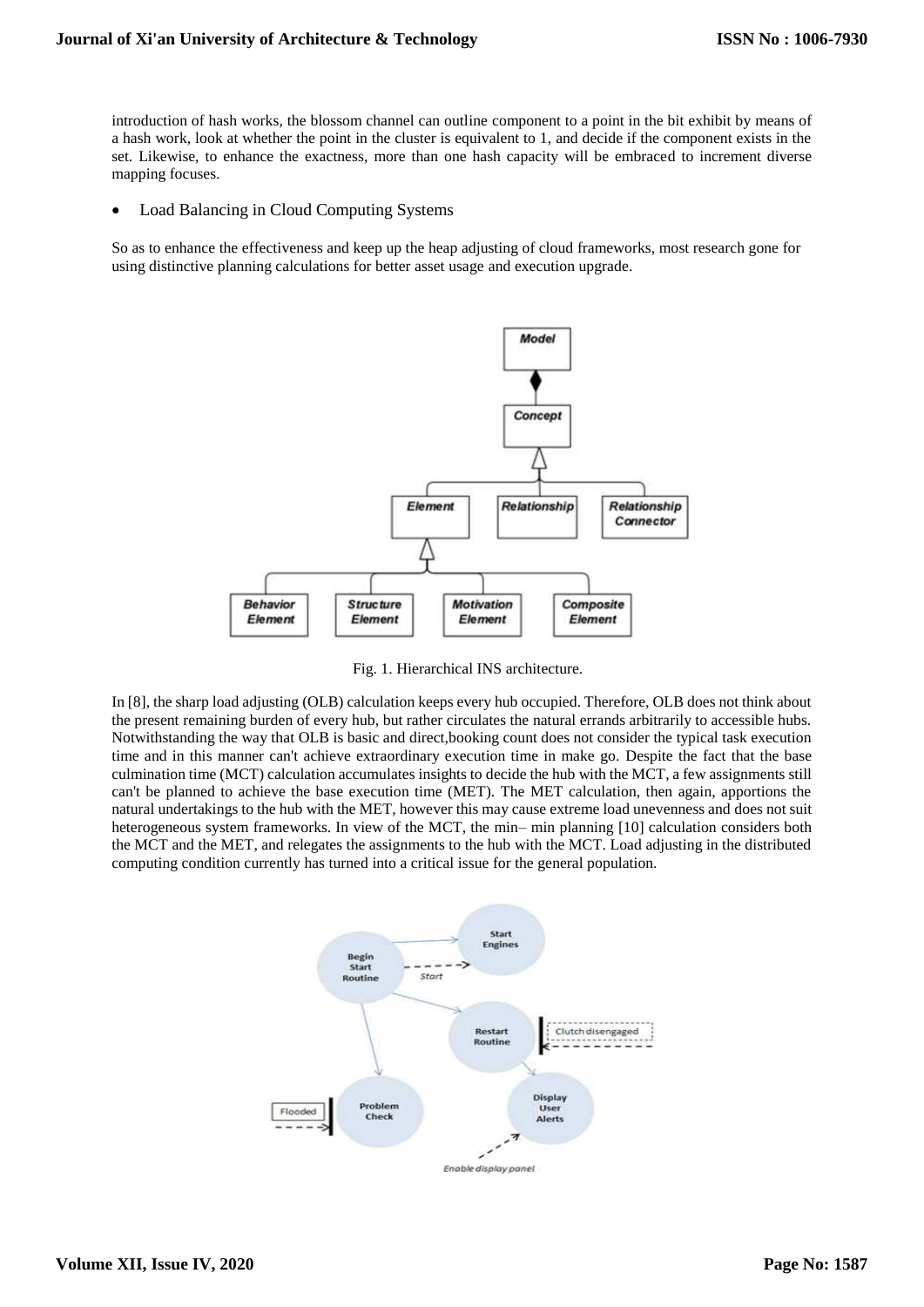The previously specified load-adjusting plans can be divided into a few sorts. Virtual servers [11], [12] present an incorporated heterogeneous condition in which virtual hubs are characterized into inert hubs and elite hubs to manage distinctive stacking conditions. With the endeavor to accomplish stack adjusting, [14] proposed observing natural execution for local asset reconciliation and distinctive outstanding burden assignment to the hubs. In [15] and [17], virtual IDs symbolize the execution of hubs. Diverse IDs acknowledge distinctive load requests and set up various handling times to make sense of the inactive servers. Moreover, [18] ordered the subnodes as indicated by their execution together with dy-namic stack status observing and report stack adjusting. While confronting distinctive load requests, [17] balanced the progressive connections to adjust the heap by incorporating the lightstacked subnodes or isolating the substantial stacked subnodes.

3. Index Name Server (INS)

The INS utilizes a complex P2P-like structure to deal with the cloud information [8]. Albeit like DNS in engineering and capacity, the INS chiefly handles the one-to-numerous matches between capacity hubs' IP locations & hash codes. Principle elements of INS are:

- 1) changing the fingerprints to their looking at amassing center points ;
- 2) confirming and adjusting the heap of the capacity hubs;
- 3) fulfilling client prerequisites for transmission as would be prudent.

#### INS Architecture

In light of the database, the INSs grasp the stack structure of DNS, manage the limit center points in their general vicinity, and procedure customers' record get to requirementsThe various leveled INS design is appeared in Fig. 1.

As shown in the Fig. 2, INSs can be viewed as the focal supervisors of the hubs and have server–customer connection ships [11] with each other in various leveled design to record fingerprints and the capacity hubs of all information lumps.



Fig. 3. INS transmission flowchart.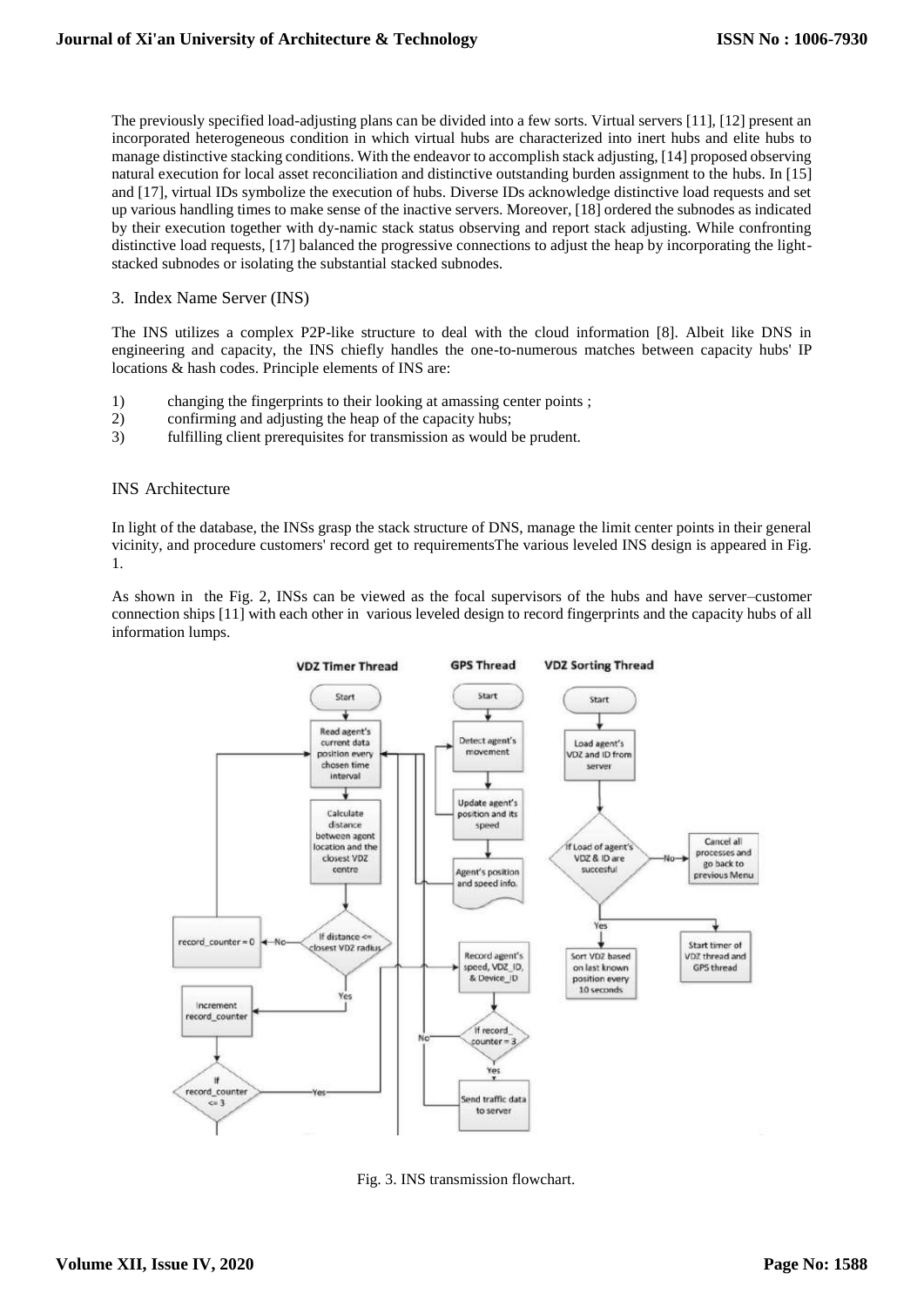Rather than bringing down the data of lump parts, the INSs record just the areas of the fingerprints and deal with the capacity hubs [12]. Every limit center point offers its condition and data for INSs to record and customers demand the INSs for correlative information in the midst of the transmissions. At the point when a novel INS is developed, this INS will pick the hub with most extreme throughput in its area as the reinforcement hub.

# De-Duplication

This is a method for wiping out copy duplicates of information through a filtering mechanism, which enhances the framework execution and diminishes the transfer speed involved by information transmission. This system partitions a document into pieces and computes a one of a kind 128-piece hash code by MD5.

On account of uniqueness, each unique finger impression is viewed as the distinguishing proof and unique finger impression of an information lump. After registration an asked for unique finger impression, the INSs will affirm whether the document piece of a similar unique mark exists in the storage room. If not, the framework proceeds with the accompanying transferring methodology and allots assignments to the capacity hub.

In this way, in hash calculations, hash capacities can change over the variable length information into a one of a kind settled measured advanced unique mark. As it were, the critical component of hash capacities is to delineate keys to a similar esteem and the qualities determined by hash capacities are subsequently called hash esteems, the mark or unique mark of the crude information. Hash esteems are normally communicated by strings of arbitrary characters and numbers.

Momentum de-duplication-related methods and research have all gone for erasing copy information at the server side, yet none has been proposed to talk about information de-duplication and repetitive information end at the customer side. At the point when a record is sent to the distributed storage gadget, regardless of altered or not, the document must be partitioned into pieces and packed before conveying, which results in the misuse of the handling time at the customer side.



Fig. 4. Client-side chunk matching and differences in chunk comparison.

IV. Cloud Storage File Chunking And Compression Basically, the INS design comprises of INSs, IPs, and customers, in which the INSs are in charge of controlling the entire system and dealing with the transfer, download, and capacity of information.

1) Synchronization: The hubs that store IPs continue revealing related data to the INSs. This incorporates the stor-age space, the memory space, the system data transmission, the present exhibit number, and the surplus equipment assets. Through the data, the INSs can locate the best stockpiling hubs for customers to store information.

2) Match and query: Before transferring documents, the customers initially send the INSs a table, which records the fingerprints of the document pieces. As indicated by the fingerprints, the INSs can match and query the fingerprints previously put away in the INSs.

3) Assignment: Without deciding similar fingerprints, the INSs will mastermind explicit IP delivers for the customers to transfer documents. Coordinating the fingerprints can quicken information coordinating and erase copy information.

# Chunk

The chunking method in this paper divides a file into fixed- sized chunks and assigns numbers to each chunk according to the data match. Before the file chunking, the chunks are defined as  $(C)$ :  $C = C_1, C_2, C_3, \ldots, C_n$ . After partitioning a new file, we give new serial numbers to the chunks. To restore the chunks to a complete file, all we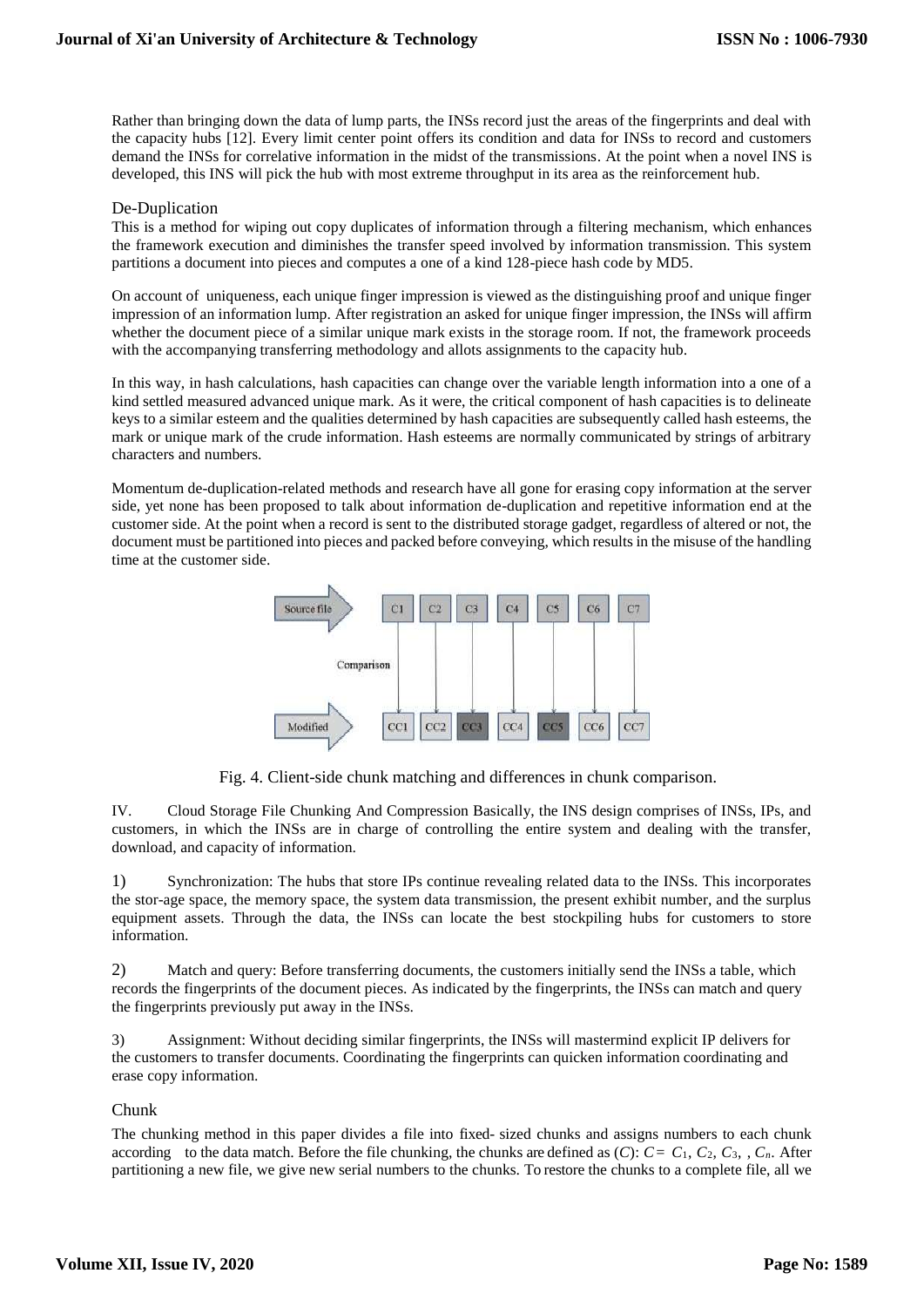need to do is to arrange the chunks according to the serial numbers and decompress the chunks to get the original file. We propose to assign numbers to the chunks so that after the file is downloaded from the server and modified by the user, our method can compare the differences between the original chunks and the modified ones. As shown in Fig. 4, the modified chunks are defined as (CC)  $CC = CC_1$ ,  $CC_2$ ,  $CC_3$ , $\ldots$ ,  $CC_n$ . Once any differences between the original chunks and the modified chunks are found, we redeploy and re upload the modified chunks. The chunk size after user modification is unfixed.



Fig. 5. INS controlling process.

# V. Real-Time Feedback Control And Balancing Backup Mechanism

#### A. Performance Parameters of Storage Nodes and Multipoint Transmission

The execution parameters of capacity hubs enormously in-fluence the entire system. To bring the capacity hubs into full play dependent on their productivity, we characterize a parameter metric for records, which alludes to the quantity of documents that a capacity hub can really process. At the point when a capacity hub begins that as it may, each capacity hub has distinctive equipment, (for example, CPU, RAM, and hard plate), and the genuine effectiveness of the capacity hub can't be resolved agreeing just to equipment particulars. Along these lines, changing the estimating methodis fundamental. We propose to test the most extreme compose/read speed before the framework accomplishes 90% of the heap and to get the entrance proficiency of the capacity hub dependent on its accessible greatest data transfer capacity. Since the lump estimate is settled, our proposed plan can make sense of the execution metric of all stockpiling hubs in the INS condition

$$
B_{\rm s} = \frac{B_{\rm c}}{[N_{\rm download} + (N_{\rm upload} - F_{\rm u})] \times (1 - F_{\rm d})}
$$

B. Feedback Control System Procedures

As a result of outside obstructions, for example, organize delay, the transmission esteem in certainty isn't equivalent to the data transfer capacity that clients can utilize. Accordingly, while picking the capacity hub, the INSs may overestimate clients' ability and result in misuse of proficiency. Along these lines, we propose to enhance this issue by input control. Viewed as a programmed control framework, the INS continues accepting the criticism of the previous transmissions and altering the parameters to achieve the ideal execution of capacity hubs. Fig. 6 shows the INS controlling procedure:

- 1) R(k): underlying anticipated esteem;
- 2) F(k): yield input;
- 3) M(k): altered criticism;
- 4) Fs(k): altered inside capacity of the capacity hub;
- 5) D(k): outside impedance factor (irregular variable);
- 6)  $X(k)$ : outcome inside the capacity hub;
- 7) Y (k): genuine outcome;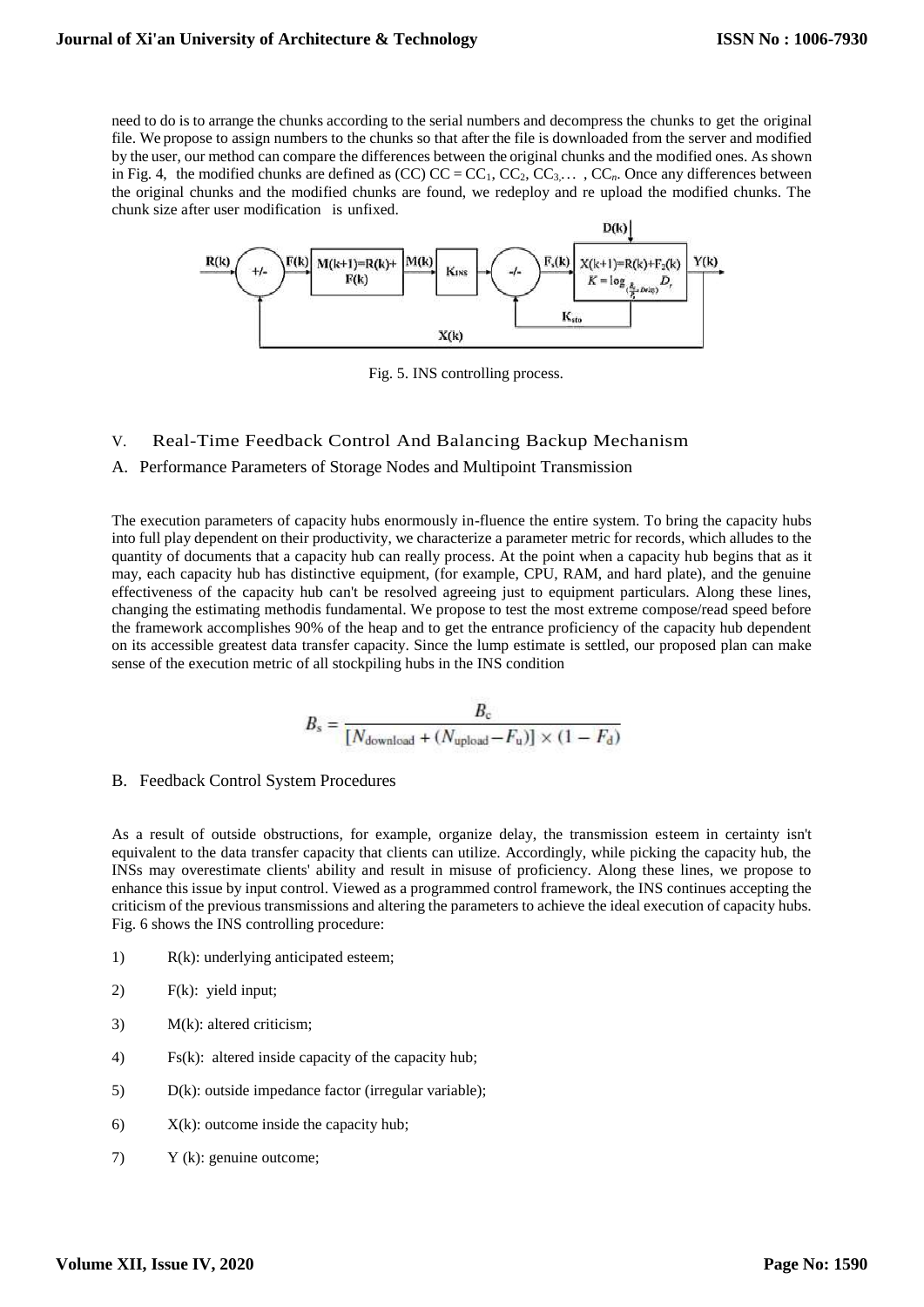8) KINS: ideal hub dictated by the INS dependent on the input.

At the underlying stage, the INS utilizes the customer side parameters to register the data transfer capacity that the customer will use for the capacity hub as  $R(k)$ . Next, the framework changes the parameters as indicated by the consequences of the previous transmission,  $M(k)$ , with the point of modifying the customer side parameters and assigning the reasonable stockpiling hub to the customer.



Fig. 7. Local backup mechanism

# C. Local and Remote Backup

As indicated by the relativity among time and separation, the INSs not exclusively can characterize the ways and locate the best way of a given load in a specially appointed system, yet in addition can investigate the transmission productivity among the capacity hubs and select the most limited way. It is significant that we incorporate a few transmission parameters in the earth and bring down the records in the INSs trying to accomplish the adaptable framework execution and the ideal asset the board. The substance of the INS record is characterized in

# $[D(i)][L(i)][Q(i)][B(i)][R(i)]$

1) D(i): The hash code of an information lump, likewise the identifi-cation and unique mark of the piece, which is communicated by a 128-piece string.

2) L(i): The area of the hub that stores the information lump. This section stores the IPs and topographical data of all stockpiling hubs as per the file. At the point when clients look for the required hash code, this section records every relating Ip.

3) Q(i): The transmission nature of all ways from the INS to the goal stockpiling hub. We can make sense of the transmission nature of all ways as per the parameters returned by the two terminals. To transmit a standardsized bundle (1/4 MB), the INS can determine the transmission nature all things considered and different INSs in the area.

4) B(i): The present occupied dimension of the capacity hub is a parameter dependent on the present stacking status of the equipment. While affirming the presence of different hubs, the objective hub first communicates its own bustling dimension for the INSs to accumulate. The INSs at that point make a judgment on regardless of whether to associate.

5) R(i): The IPs and consummation time of guests who interface with the capacity hub effectively through the INSs. To offer guest records, this parameter enables the INSs to drop information reinforcement, control arrange assets, and oversee reinforcement information proficiently.

# VI Performance Simulation and Analysis

Here, we present the simulation of the file chunks and INS parameters, in which the transmission efficiency and load balancing of the INSs is further analyzed.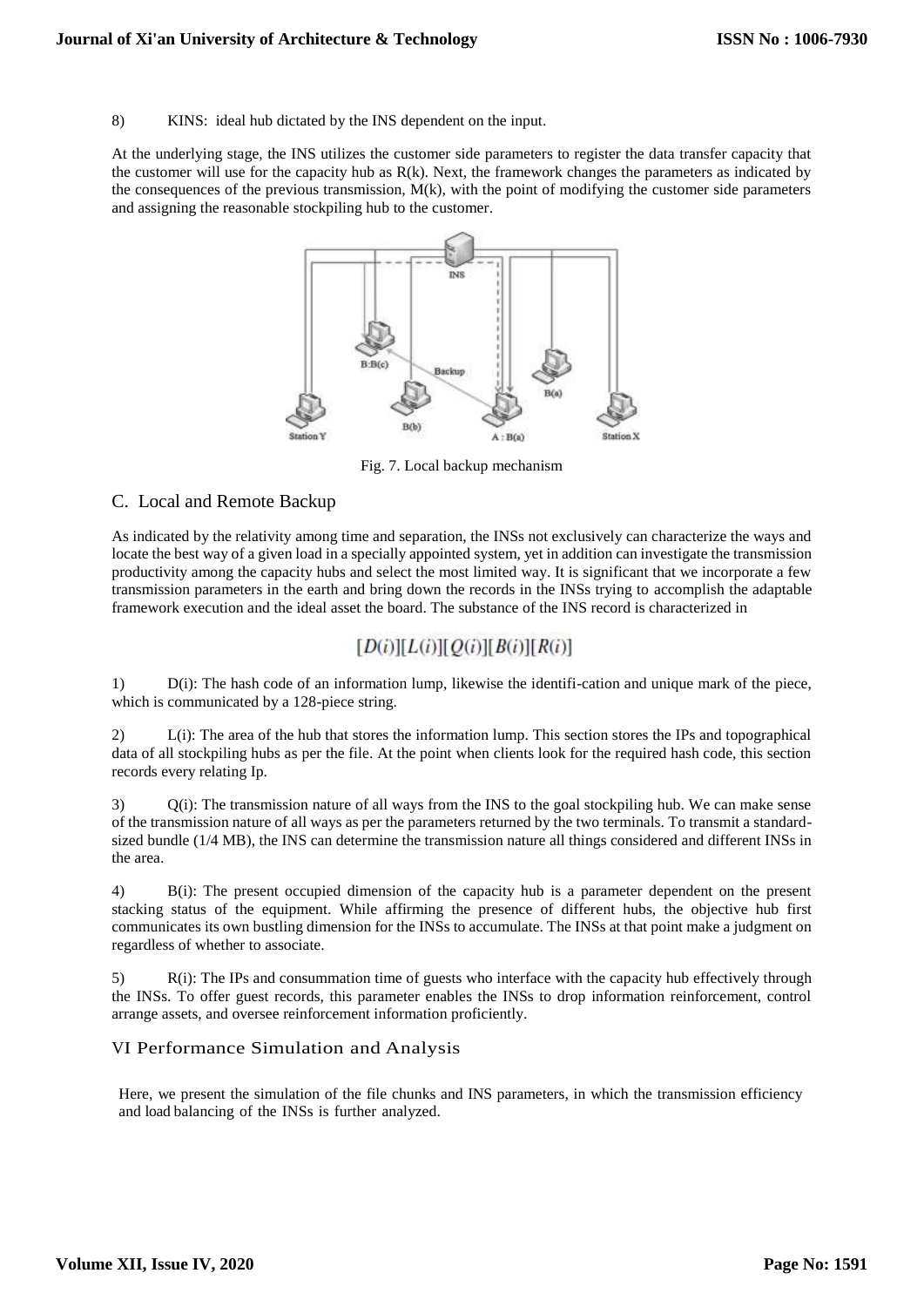Simulation Parameters For Different Chunk Sizes

| Data length | <b>CHUNK SIZE</b> | Number of |
|-------------|-------------------|-----------|
| MB)         | (MB)              | chunks    |
|             |                   | 16        |
|             |                   | 32        |
|             | 2                 | 64        |
| 128         |                   | 128       |
|             | 1/2               | 256       |
|             | 1/4               | 512       |
|             | 1/8               | 1024      |



Fig. 9. User update ratio (10%) vs. ratio of the actual update chunk.

#### A. Updating Data Chunks

The motivation behind this segment is to decide the best lump measure for cloud document frameworks dependent on the refresh piece proportion after clients change or adjust the information. The recreation is run dependent on the parameters recorded in Table I and the re-enactment results are given in Figs. 9– 11. The reproduction results demonstrate that when the client refresh proportion is 10%, half, and 90%, and the piece estimate is under 1/2 MB, the refresh lump proportion is about 1:1, and gives off an impression of being steady between 1/2 and 1/8 MB. In this way, the refresh piece measure over 1/2 MB will be lacking. In the event that the piece estimate is 1/8 MB, the quantity of lumps will twofold that of 1/4 MB, which exasperates the weight on the framework. Hence, in view of the lump size of P2P, we pick 1/4 MB as the piece estimate in the recreation [15].



Fig. 1. User update ratio (90%) versus ratio of the actual update chunk.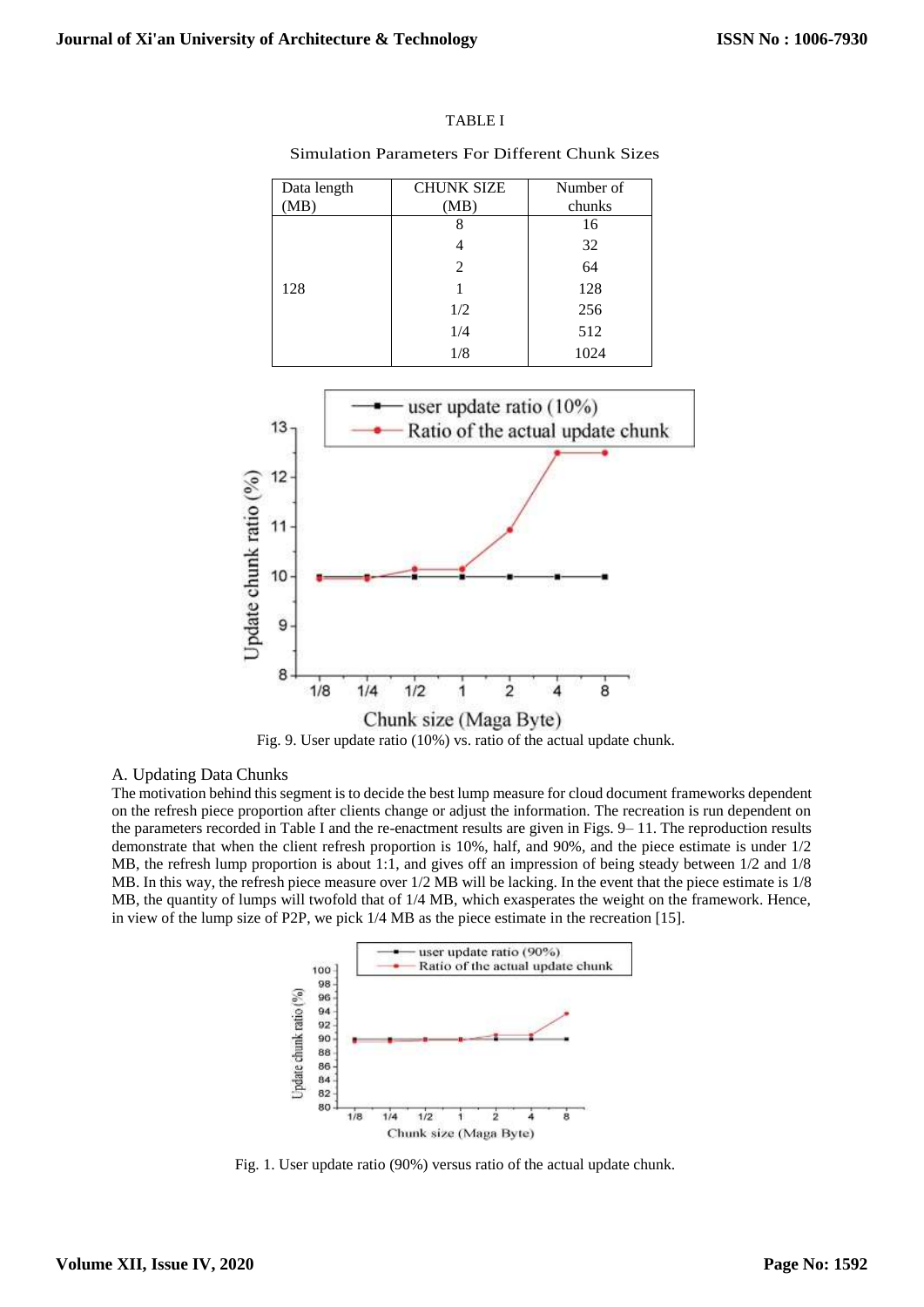#### **REFERENCES**

- [1] Y.-M. Huo, H.-Y. Wang, L.-A. Hu, and H.-G. Yang, "A cloud storage architecture model for data-intensive applications," in Proc. Int. Conf. Comput. Manage., May 2011, pp. 1–4.
- [2] L. B. Costa and M. Ripeanu, "Towards automating the configuration of a distributed storage system," in Proc. 11th IEEE/ACM Int. Conf. Grid Comput., Oct. 2010, pp. 201–208.
- [3] H. Ohsaki, S. Watanabe, and M. Imase, "On dynamic resource man- agement mechanism using control theoretic approach for wide-area grid computing," in Proc. IEEE Conf. Control Appl., Aug. 2005, pp. 891–897.
- [4] H. Dezhi and F. Fu, "Research on self-adaptive distributed storage sys- tem," in Proc. 4th Int. Conf. Wireless Commun. Netw. Mobile Comput., Oct. 2008, pp. 1–4.
- [5] J. Wang, P. Varman, and C.-S. Xie, "Avoiding performance fluctuation in cloud storage," in Proc. Int. Conf. High Performance Comput., Dec. 2008, pp. 1–9.
- [6] C.-Y. Chen, K.-D. Chang, and H.-C. Chao, "Transaction pattern based anomaly detection algorithm for IP multimedia subsystem, IEEE Trans. Inform. Forensics Security, vol. 6, no. 1, pp. 152–161, Mar. 2011.
- [7] G. Urdaneta, G. Pierre, and M. Van Steen, "A survey of DHT se- curity techniques," ACM Comput. Surveys (CSUR), vol. 43, no. 2, pp. 8:1–8:49, Jan. 2011.
- [8] X. Sun, K. Li, and Y. Liu, "An efficient replica location method in hierarchical P2P networks," in Proc. 8th IEEE/ACIS Int. Conf. Comput. Inform. Sci. , Jun. 2009, pp. 769–774.
- [9] T.-Y. Wu, W.-T. Lee, and C. F. Lin, "Cloud storage performance enhancement by real-time feedback control and de-duplication," in Proc. Wireless Telecommun. Symp., Apr. 2012, pp. 1–5.
- [10] H. He and L. Wang, " P&P: A combined push-pull model for resource monitoring in cloud computing environment," in Proc. IEEE 3rd Int. Conf. Cloud Comput., Jul. 2010, pp. 260–267.
- [11] W. Li and H. Shi, "Dynamic load balancing algorithm based on FCFS," in Proc. 4th Int. Conf. Innovative Comput. Inform. Control, Dec. 2009, pp. 1528–1531.
- [12] J. Dinerstein, S. Dinerstein, P. K. Egbert, and S. W. Clyde, "Learning- based fusion for data deduplication," in Proc. 7th Int. Conf. Mach. Learning Appl., Dec. 2008, pp. 66–71.
- [13] J. B.Connell, "A Huffman-Shannon-Fano code," Proc. IEEE, vol. 61, no. 7, pp. 1046-1047, Jul. 1973.
- [14] J. Zha, J. Wang, R. Han, and M. Song, "Research on load balance of service capability interaction management," in Proc. 3rd IEEE Int. Conf. Broadband Netw. Multimedia Technol., Oct. 2008, pp. 212– 217.
- [15] R. Tong and X. Zhu,. "A load balancing strategy based on the com- bination of static and dynamic," in Proc. 2nd Int. Workshop Database Technol. Appl., Nov. 2010, pp. 1–4.
- [16] T.-Y. Wu, W.-T. Lee, Y.-S. Lin, Y.-S. Lin, H.-L. Chan, and J.-S. Huang, "Dynamic load balancing mechanism based on cloud storage," in Proc. Comput. Com. Appl. Conf., Jan. 2012, pp. 102–106.
- [17] Y. Zhang, C. Zhang, Y. Ji, and W. Mi, " A novel load balancing scheme for DHT-based server farm," in Proc. 3rd IEEE Int. Conf. Comput. Broadband Netw. Multimedia Technol., Oct. 2010, pp. 980–984.
- [18] I. Keslassy, C.-S. Chang, N. Mckeown, and D.-S. Lee, "Optimal load- balancing," in Proc. IEEE Comput. Infocom, Mar. 2005, pp. 1712–1722.
- [19] L. Zhou and H.-C. Chao. "Multimedia traffic security architecture for internet of things," IEEE Netw., vol. 25, no. 3, pp. 29–34, May 2011.
- [20] Y.-X. Lai, C.-F. Lai, C.-C. Hu, H.-C. Chao, and Y.-M. Huang, "A personalized mobile IPTV system with seamless video reconstruction algorithm in cloud networks," Int. J. Commun. Syst., vol. 24, no. 10, pp. 1375–1387, Oct. 2011.
- [21] Sunanda N, [Sriyuktha, N.,](https://www.scopus.com/authid/detail.uri?origin=AuthorProfile&authorId=57209463837&zone=) [Sankar, P.S.](https://www.scopus.com/authid/detail.uri?origin=AuthorProfile&authorId=57209470740&zone=) "Revocable Identity Based Encryption for Secure Data Storage in cloud",International Journal Of Innovative Technology and Exploring Engineering, volume 8,issue 7, PP678-382.
- [22] T.-Y. Wu, C.-Y. Chen, L.-S. Kuo, W.-T. Lee, and H.-C. Chao, "Cloud- based image processing system with priority-based data distribution mechanism," Comp. Commun., vol. 35, no. 15, pp. 1809–1818, Sep. 2012.
- [22] Meghana T Sunanda Nalajala, Manoj Kumar, Jagadeesh "PRIVACY PRESERVING USING PUP-RUP MODEL" IN International Conference on Intelligent Sustainable Systems(ICISS 2019) ,IEEE 2019.
- [23] M. Chen, C. M. Leung, L. Shu, and H.-C. Chao, "On multipath balancing and expanding for wireless multimedia sensor networks," Int. J. Ad hoc Ubiquitous Comput., vol. 9, no. 2. pp. 95–103, Feb. 2012.
- [24] Z. Feng, B. Bai, B. Zhao, and J. Su, "Redball: Throttling shrew attack in cloud data center networks," J. Internet Technol., vol. 13, no. 4, pp. 667–680, Jul. 2012.
- [25] D. Han and F. Feng, "Research on self-adaptive distributed storage system," in Proc. Wireless Commun.